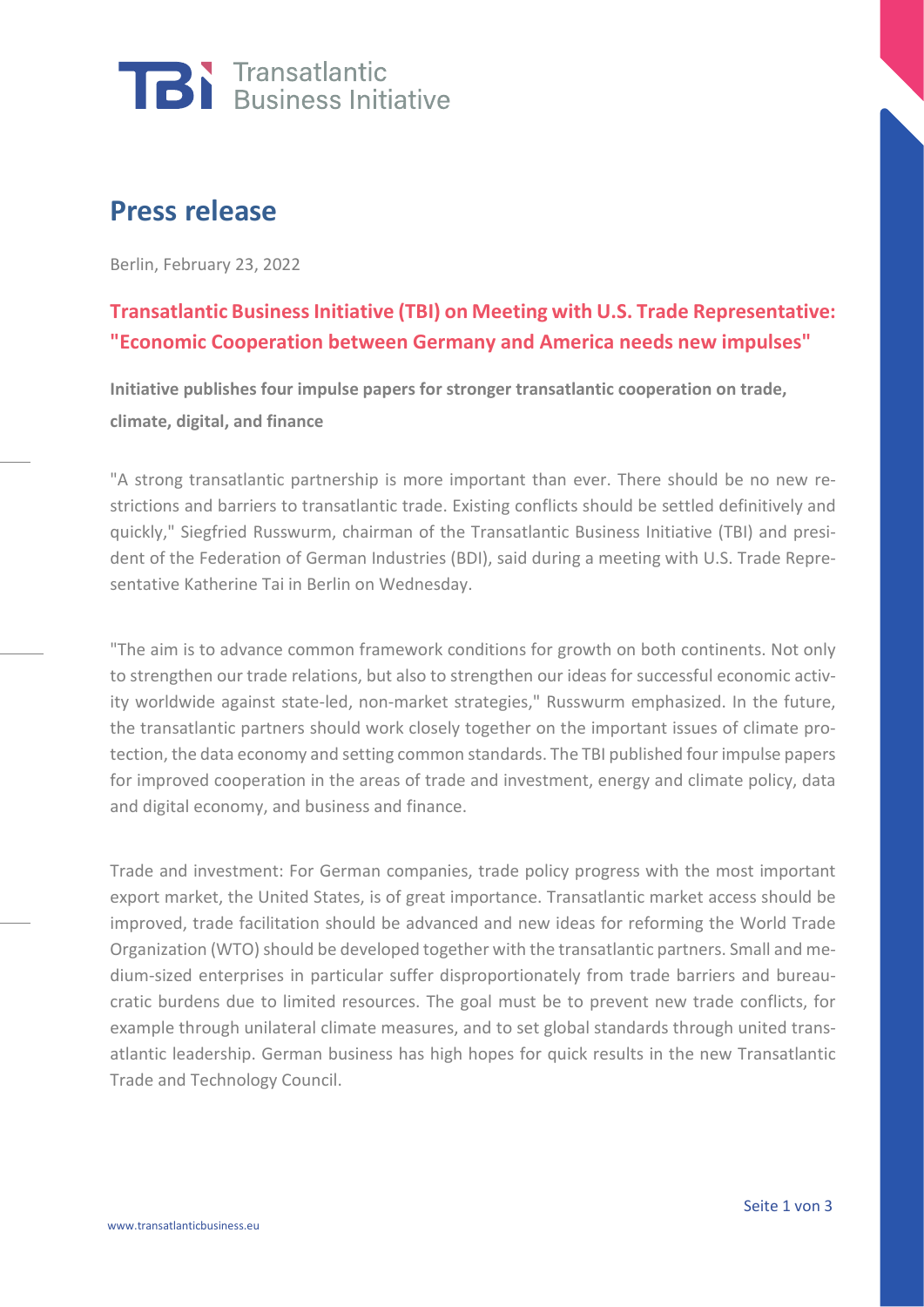Energy and climate policy: For successful climate protection, concrete measures must be coordinated worldwide and rules on both sides of the Atlantic must be harmonized as much as possinle. Germany, Europe and North America should move forward together on several issues, such as CO2 pricing, the establishment of a climate club, the further development of hydrogen technologies and the creation of green lead markets, for example for steel.

Data and digital economy: Europe and the United States have complementary digital competencies, from which both sides can benefit. Germany and Europe's strengths lie in the development of new technologies with industrial applications. The United States leads the way with cloud services and hyperscalers. Successful digital transformation requires combined expertise. That is why the European Commission, and the U.S. government must cooperate more closely with industry.

Business and finance: In the digitalization of the financial industry, the transatlantic partners should work together to ensure that there is fair competition between new and traditional providers of financial services. In this context, it is important to develop common standards in regulation and supervision, including for the promotion of sustainability-oriented investments. Common standards in the classification of financing projects and the design of reporting requirements are essential.

The four TBI impulse papers can be found [here.](https://transatlanticbusiness.eu/en/publikationen/)

## **About the TBI**

The TBI is the point of contact for economic policy issues, particularly for the German federal government and the governments of the USA, Canada and the EU institutions. The initiative is supported by four business associations: the Federation of German Industries (BDI), the Association of German Chambers of Industry and Commerce (DIHK), the Federation of German Wholesale and Foreign Trade (BGA) and the Association of German Banks (BdB).

## **Press contact**

Alexander Mihm Deputy Head of the Press and Public Relations Department Federation of German Industries (BDI) Fon +49 (30) 20281511